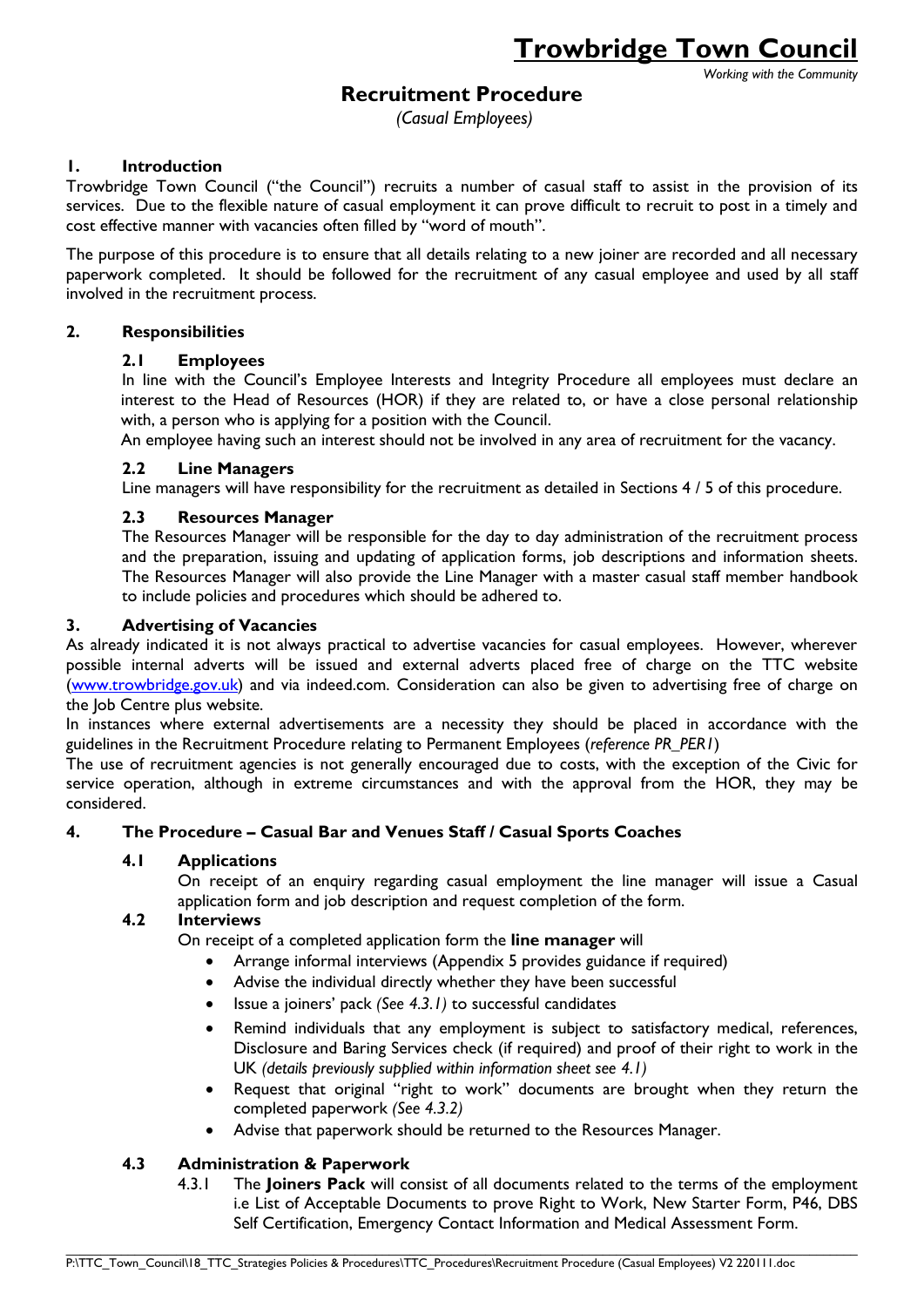#### The **Line Manager** will

- Request the return of the completed documents as soon as possible
- Advise that employment cannot commence until its receipt

## 4.3.2 **Proof of Right to Work in the UK**

Appendix 2 provides information on appropriate documentation to prove an individual's right to work.

Documentation should be checked, copied and returned to the Resources Manager along with the associated joiner's paperwork.

Under no circumstances should anyone undertake any work before proof of right to work has been obtained.

### 4.3.3 **Disclosure and Baring Service Self Certification (DBS)**

On receipt of a DBS Self Certificate no further action is necessary unless responses give cause for concern. In such cases, and where a full DBS is a requirement of the job, the Resources Manager will, in consultation with the line manager, request a full DBS disclosure is obtained.

### 4.3.4 **Receipt of Completed Paperwork**

On receipt of completed paperwork

The **Line Manager** will

• forward it to Resources Manager as soon as possible

### The **Resources Manager** will

• take responsibility for the remaining processes indicated in Appendix 4, keeping the line manager fully advised throughout.

## 4.3.5 **Induction**

The **Line Manager** will

Arrange a suitable induction and any training the new joiners require

#### **APPENDICES**

**Appendix 1** Acceptable Documents to prove Right to Work in the UK

**Appendix 2** Casual Staff Recruitment Checklist (Resources Manager use only)

# **Lance Allan – Town Clerk & Proper Officer**

**Signed**:……………………………………………. **Date:**……………………………………..

*Approved at the meeting of the Policy & Resources Committee on 11th January 2022.*

*This procedure will be amended and reviewed as and when the size and nature of the council changes or when new legislation is introduced. Otherwise date of next review is January 2026*

 $\_$  , and the state of the state of the state of the state of the state of the state of the state of the state of the state of the state of the state of the state of the state of the state of the state of the state of the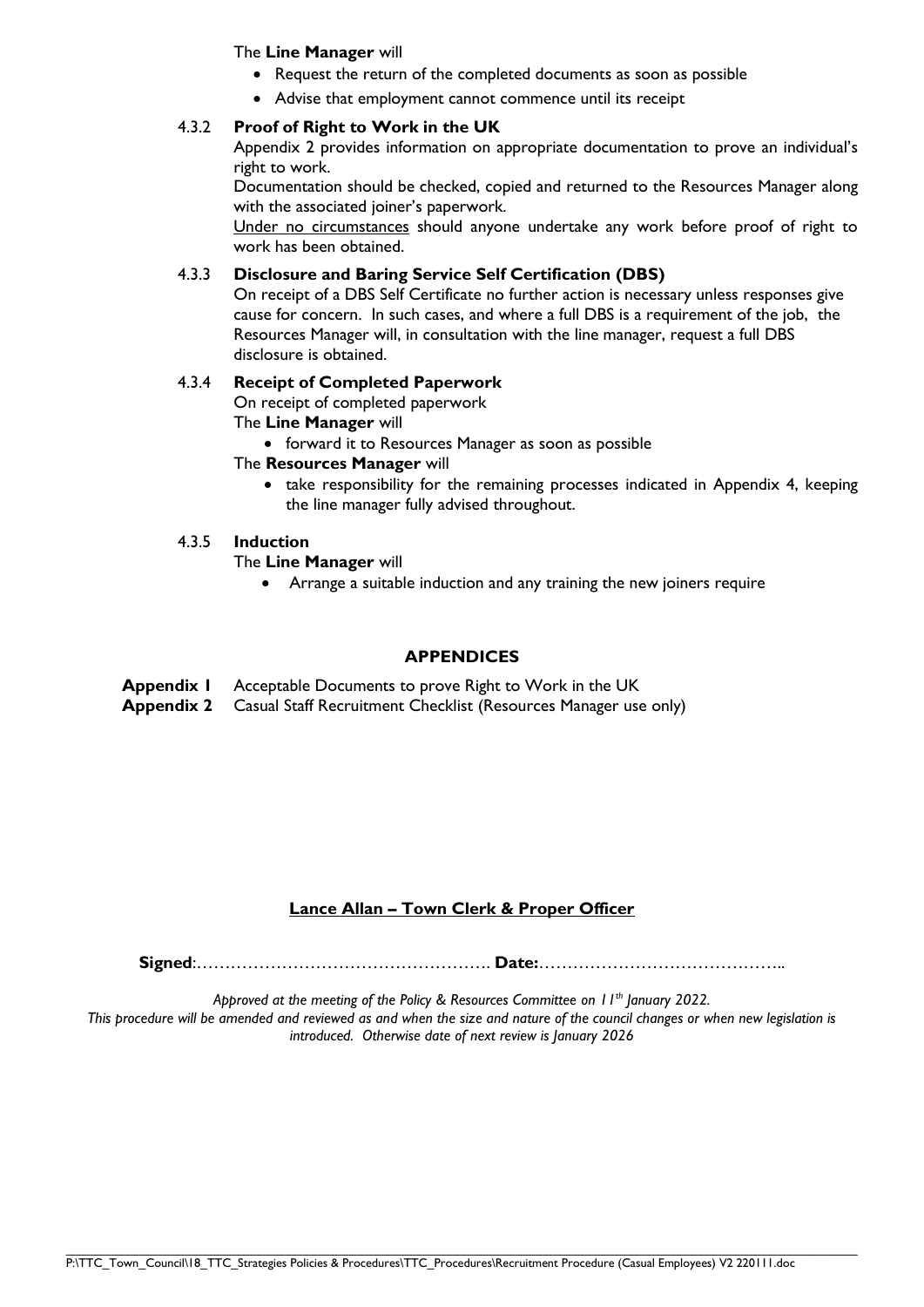# **PROVIDING PROOF OF YOUR RIGHT TO WORK IN THE U.K.**

You must **provide original documents** from either **List A** or **List B** of acceptable documents for the manual right to work check.

# **List A**

## **ONE of the ORIGINAL documents below**

- 1. A passport **(current or expired)** showing the holder is a British citizen, or a person named in the passport as the child of the holder, is British citizen or a citizen of the UK and Colonies having the right of abode in the United Kingdom
- a. 2. A passport or passport card **(current or expired)** showing that the holder is a national of the Republic of Ireland.
- 3. A **current** document issued by the Home Office to a family member of an EEA or Swiss citizen, and which indicates that the holder is permitted to stay in the United Kingdom indefinitely. a.
- 4. A document issued by the Bailiwick of Jersey, the Bailiwick of Guernsey or the Isle of Man, which has been verified as valid by the Home Office Employer Checking Service, showing that the holder has been granted unlimited leave to enter or remain under Appendix EU to the Jersey Immigration Rules, Appendix EU to the Immigration (Bailiwick of Guernsey) Rules 2008 or Appendix EU to the Isle of Man Immigration Rules.
- 5. A **current** Biometric Immigration Document (biometric residence permit) issued by the Home Office to the holder indicating that the person named is allowed to stay indefinitely in the UK, or has no time limit on their stay in the UK.A passport or other travel document endorsed to show that the holder can stay indefinitely in the United Kingdom, or has no time limit on their stay
- 6. A **current** passport endorsed to show that the holder is exempt from immigration control, is allowed to stay indefinitely in the UK, has the right of abode in the UK, or has no time limit on their stay in the UK.
- 7. A **current** Immigration Status Document issued by the Home Office to the holder with an endorsement indicating that the named person is allowed to stay indefinitely in the UK or has no time limit on their stay in the UK, together with an official document giving the person's permanent National Insurance number and their name issued by a government agency or a previous employer.
- 8. A birth or adoption certificate issued in the UK, **together with** an official document giving the person's permanent National Insurance number and their name issued by a government agency or a previous employer.
- 9. A birth or adoption certificate issued in the Channel Islands, the Isle of Man or Ireland, **together**  with an official document giving the person's permanent National Insurance number and their name issued by a government agency or a previous employer.
- 10. A certificate of registration or naturalisation as a British citizen, **together with** an official document giving the person's permanent National Insurance number and their name issued by a government agency or a previous employer.

**OR**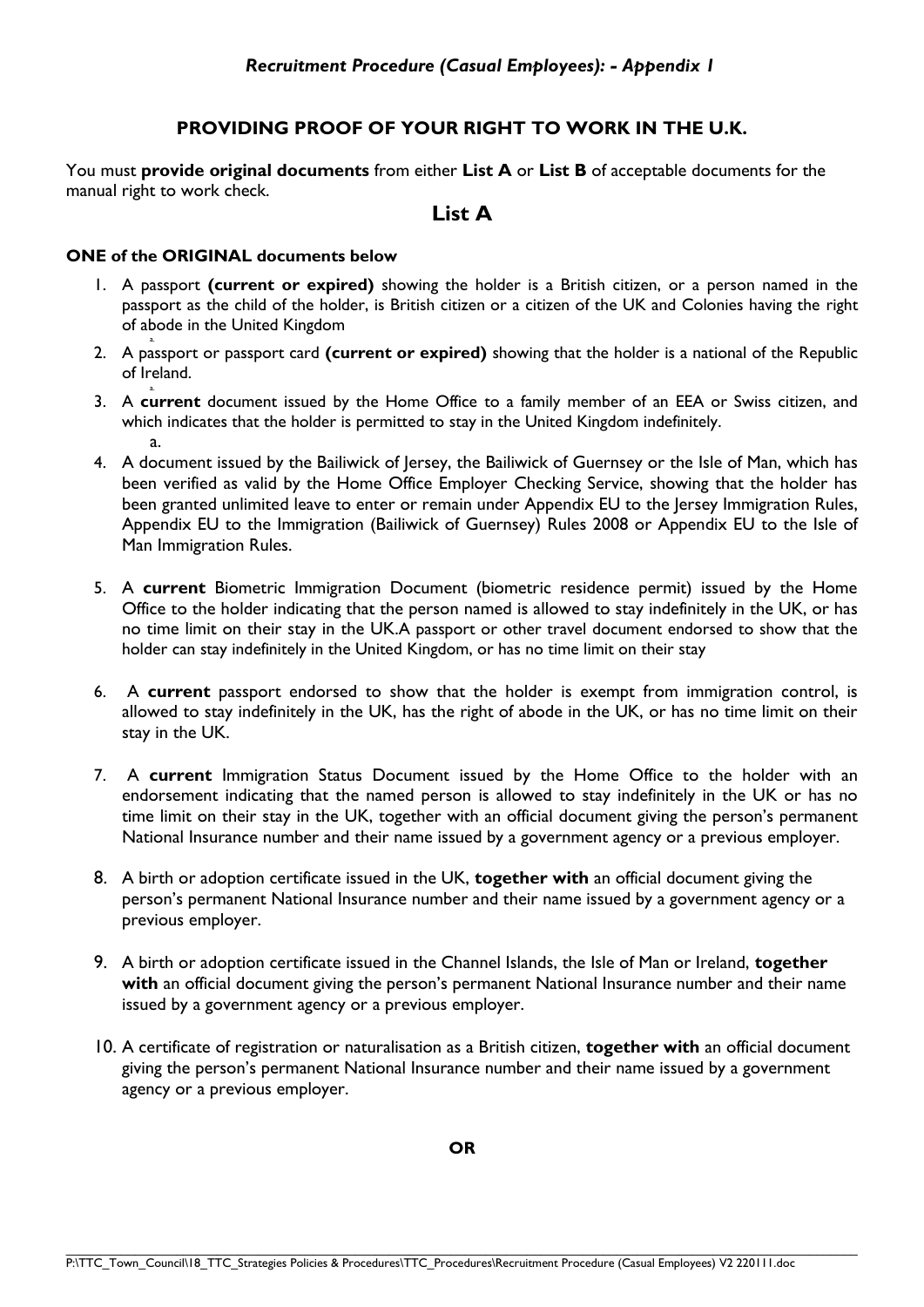# **List B Group 1**

- 1. A **current** passport endorsed to show that the holder is allowed to stay in the UK and is currently allowed to do the type of work in question.
- 2. A **current** Biometric Immigration Document (biometric residence permit) issued by the Home Office to the holder which indicates that the named person can currently stay in the UK and is allowed to do the work in question.
- 3. A **current** document issued by the Home Office to a family member of an EEA or Swiss citizen, and which indicates that the holder is permitted to stay in the United Kingdom for a time-limited period and to do the type of work in question.
- 4. A document issued by the Bailiwick of Jersey, the Bailiwick of Guernsey or the Isle of Man, which has been verified as valid by the Home Office Employer Checking Service, showing that the holder has been granted limited leave to enter or remain under Appendix EU to the Jersey Immigration Rules, Appendix EU to the Immigration (Bailiwick of Guernsey) Rules 2008 or Appendix EU to the Isle of Man Immigration Rules.
- 5. A document issued by the Bailiwick of Jersey or the Bailiwick of Guernsey, which has been verified as valid by the Home Office Employer Checking Service, showing that the holder has made an application for leave to enter or remain under Appendix EU to the Jersey Immigration Rules or Appendix EU to the Immigration (Bailiwick of Guernsey) Rules 2008, on or before 30 June 2021.
- 6. A frontier worker permit issued under regulation 8 of the Citizens' Rights (Frontier Workers) (EU Exit) Regulations 2020.
- 7. A **current** immigration status document containing a photograph issued by the Home Office to the holder with a valid endorsement indicating that the named person may stay in the UK, and is allowed to do the type of work in question, **together with** an official document giving the person's permanent National Insurance number and their name issued by a government agency or a previous employer.

# **List B Group 2**

- 1. A document issued by the Home Office showing that the holder has made an application for leave to enter or remain under Appendix EU to the immigration rules on or before 30 June 2021 **together with a Positive Verification Notice** from the Home Office Employer Checking Service.
- 2. A document issued by the Bailiwick of Jersey or the Bailiwick of Guernsey, showing that the holder has made an application for leave to enter or remain under Appendix EU to the Jersey Immigration Rules or Appendix EU to the Immigration (Bailiwick of Guernsey) Rules 2008 on or before 30 June 2021 **together with a Positive Verification Notice** from the Home Office Employer Checking Service.
- 3. An application registration card issued by the Home Office stating that the holder is permitted to take the employment in question, **together with a Positive Verification Notice** from the Home Office Employer Checking Service.
- 4. A **Positive Verification Notice** issued by the Home Office Employer Checking Service to the employer or prospective employer, which indicates that the named person may stay in the UK and is permitted to do the work in question.

*NOTE: Driving licenses, although providing proof of your identity, do not meet the requirements of proving your right to work and are therefore not acceptable.*

 $\_$  , and the state of the state of the state of the state of the state of the state of the state of the state of the state of the state of the state of the state of the state of the state of the state of the state of the

**If you are unable to provide the documentation listed, please contact us for a more extensive list which gives further options.**